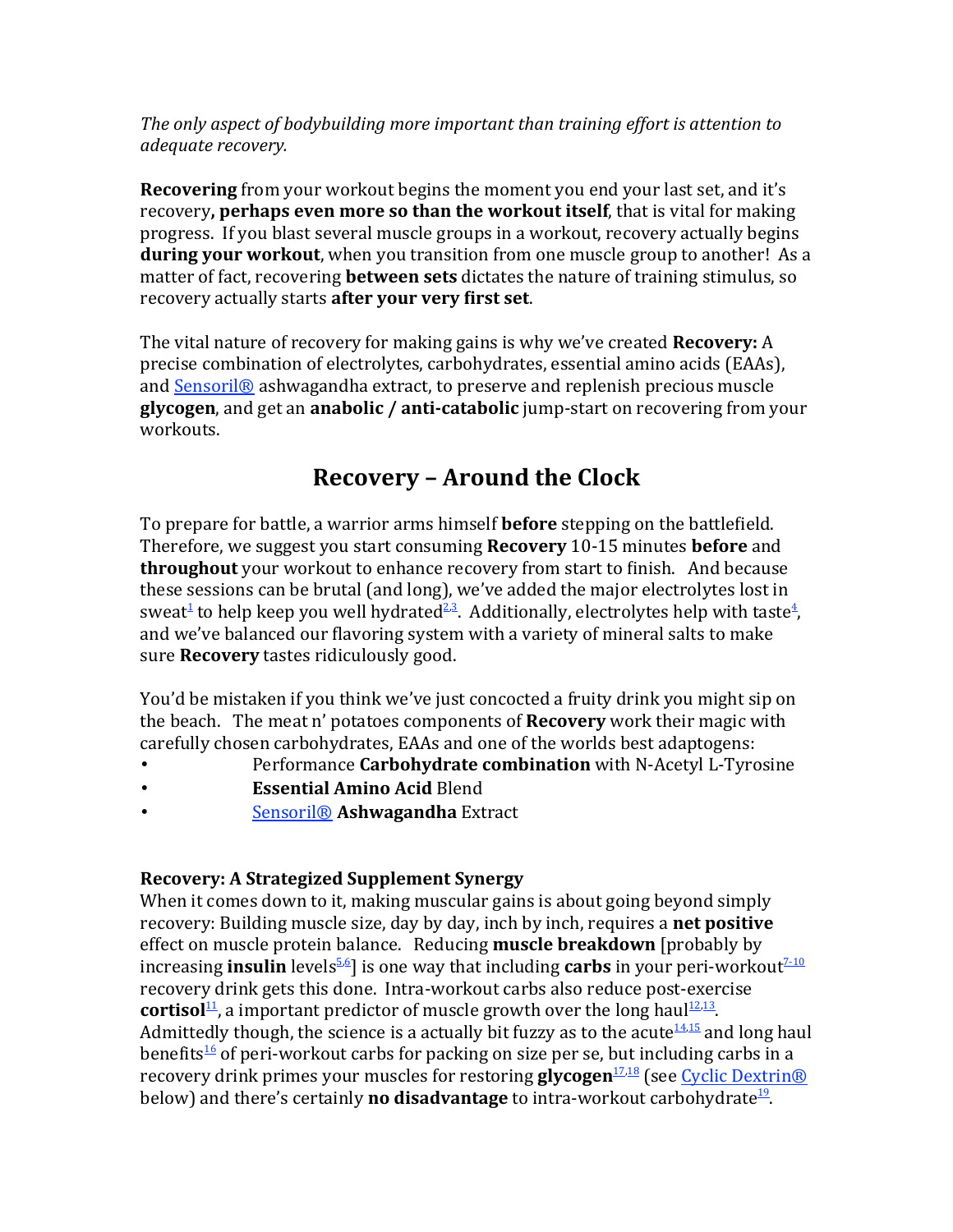Before we get into the details of **Recovery**, be sure you don't lose sight of the **big picture** when crafting your intra- and post-workout **strategy**. Intra-workout nutrition is just one piece of the puzzle: Substantial gains may very well mean consuming **more carbohydrate** and/or **protein** (and **calories**!) than subjects following most research protocols. For example, supersizing your post-workout carbohydrate (e.g., with 90-100g of carbs) may  $\frac{3}{2}$  or may not  $\frac{20}{2}$  inhibit protein breakdown. However, a glycogen-filled muscle cell is generally a more anabolic one<sup>2</sup> and a brutal weight training workout dramatically elevates metabolic rate $\frac{21.22}{27}$ , and can even temporarily prohibit glycogen replenishment despite eating a high carbohydrate diet<sup>23</sup>. This may be why one study found that hard training plus massive (>350g) carbohydrate supplementation (even without additional protein!) produces substantial gains in muscle mass without increased body fat $\frac{24}{1}$ .

Obviously protein has its role, too. While consuming more than  $\sim$ 40g of postworkout **protein** may not further increase protein **synthesis**<sup>25-27</sup>, doubling this amount $28.29$ !] creates the **positive protein balance** we want by blunting protein **breakdown**. While adding more and more protein to the diet beyond a certain point $30,31$  isn't a magic bullet for building more muscle, there is also little risk of adverse health effects or gaining body fat from simply from eating large amounts of protein $\frac{32-34}{3}$ .

Given the above, we've created **Recovery** as a way to jumpstart a recovery strategy based on a sound diet replete with carbs, protein, and calories.

## **Performance Carbohydrate and N-Acetyl L-Tyrosine**

**Recovery** contains **highly branched cyclic dextrin** (as 15 grams of Cyclic Dextrin<sup>®</sup>) to enhance gastric emptying<sup>35</sup> and minimize gastrointestinal discomfort during exercise [including burping and gas, which your training partner benefit will appreciate<sup>36</sup>. By more rapidly ushering glucose from the stomach<sup>37,38</sup> to the small intestine and blood stream<sup>39</sup>, Cyclic Dextrin<sup>®</sup> can improve performance<sup>40-42</sup>, and maintain higher glycogen levels<sup>43</sup>, giving you a head start on recovering for your next workout $\frac{44}{1}$ .

To ensure sustained blood glucose during your workout, we've also included 5 grams of **Isomaltulose** (as Palatinose<sup>®</sup>), a disaccharide that produces a steady blood glucose, much lower than even table sugar $45$ .

**N-Acetyl L-Tyrosine** is **Recovery's** soluble source of L-tyrosine<sup>46-48</sup>, a precursor for catecholamine synthesis (e.g., noradrenaline and dopamine) $\frac{49-51}{12}$ , thus supporting brain neurotransmitter levels<sup>52</sup> and cognitive performance<sup>53,54</sup>. When under duress (e.g., during a killer workout), tyrosine supplementation may actually promote the aggressive mentality<sup>55</sup> needed to drive through previous performance barriers.

## **Essential Amino Acid Blend**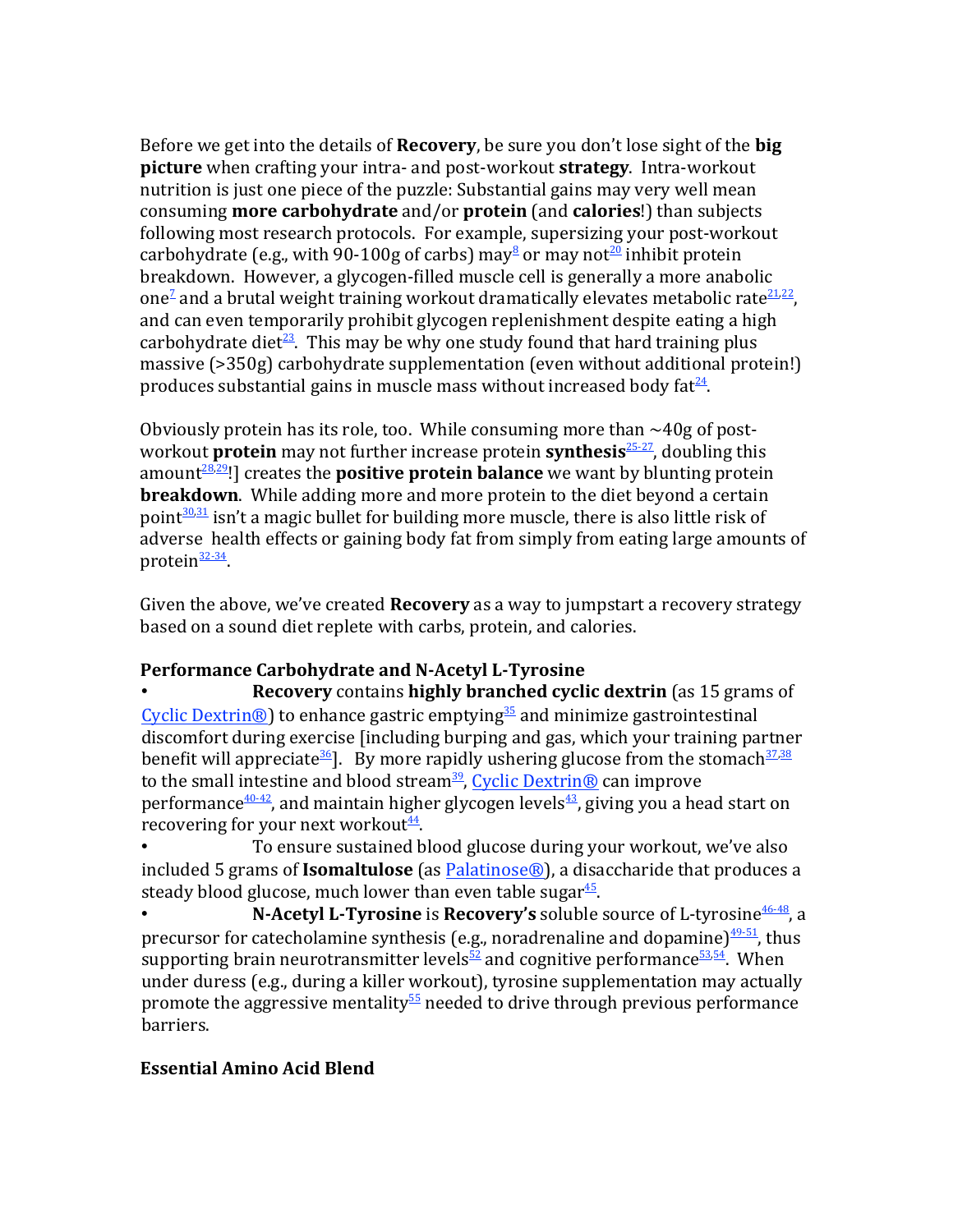We included the **Essential Amino Acids (EAAs)** because it's the dietarily **essential** [not the non-essential<sup>56</sup>] **amino acids** that trigger muscle protein synthesis $57-59$ . Leucine (3g) sits atop this EAA stack because of it's primacy in triggering protein anabolism<sup>60-62</sup>. We were sure to focus on the other branched chain aminos (BCAAs; Isoleucine and Valine at 1.5g each) as well, because the BCAAs are known to reduce muscle breakdown and post-exercise soreness and damage<sup>63,64</sup>.

The other EAAs blended in the **Recovery** are based on the anabolic EAA mixture used extensively in research<sup>57,65-68</sup>, adjusted slightly to take advantage of the anabolic signaling<sup>61</sup> and insulin-releasing<sup>69</sup> effects of lysine and phenylalanine.

#### **Sensoril® Ashwagandha Extract**

A successful training and diet cycle takes weeks of committed and continuous effort. Nobody wants to be a flash in the pan, so to speak, so we've included **ashwagandha** (*Withania somnifera* extract; 125mg of Sensoril® stardardized for **withanolide glycoside conjugates**, oligosachharides and withaferin A) to ensure **Recovery** has keep you adapting long after your workout. Also known as Indian ginseng, ashwagandha is an "adaptogenic" herb that's been used for centuries in Ayurveda and traditional Indian medicine to relieve stress, promote vitality<sup>70</sup>, enhance adaptation and normalize physiological function<sup>71-73</sup>.

The age-old hype about ashwagandha's effects may just be real, going by the small but growing body of Western scientific literature. In rodent research, this herb appears to be both **anabolic** to skeletal muscle<sup> $74$ </sup> and **anti-arthritic**<sup>75</sup>. In men supplementing for approximately 2 months, ashwagandha can elevate testosterone, luteinizing hormone and antioxidant status, all the while improving sperm count, motility and metabolism<sup>76-78</sup>. Ashwagandha has also relieved fatigue and improved qualify of life of women undergoing breast cancer chemotherapy<sup>79</sup>. Extract from this adaptogenic plant has also been shown to **reduce cortisol**, resting blood pressure and anxiety<sup>70</sup>, and even have **cognition-enhancing**, nootropic actions $\frac{80.81}{2}$  – exactly what you need when "diet brain" catches up to you.

The science is starting to unveil Ashwagandha's incredible promise as an ergogenic aid, as well. Supplementing with  $1000$ mg of extract / day (8 weeks) enhanced performance and aerobic power in hard-training endurance cyclists $\frac{82}{2}$ , and half that daily dose improved both aerobic, anaerobic and muscular power in college students who were not even engaged in a training program. Most impressively **and important for physique athletes**, a recent study found that men consuming only 300mg ashwagandha extract twice per day grew **more muscle**, gained **more** strength and lost more body fat that those taking a placebo, probably because the herb enhanced muscular recovery (reduced muscle damage) **and** increased testosterone<sup>83</sup>. (What more could you ask for?...)

**Disclaimer**: L-Tyrosine may interact with certain drugs (such as MAOIs, Levodopa and thyroid medications).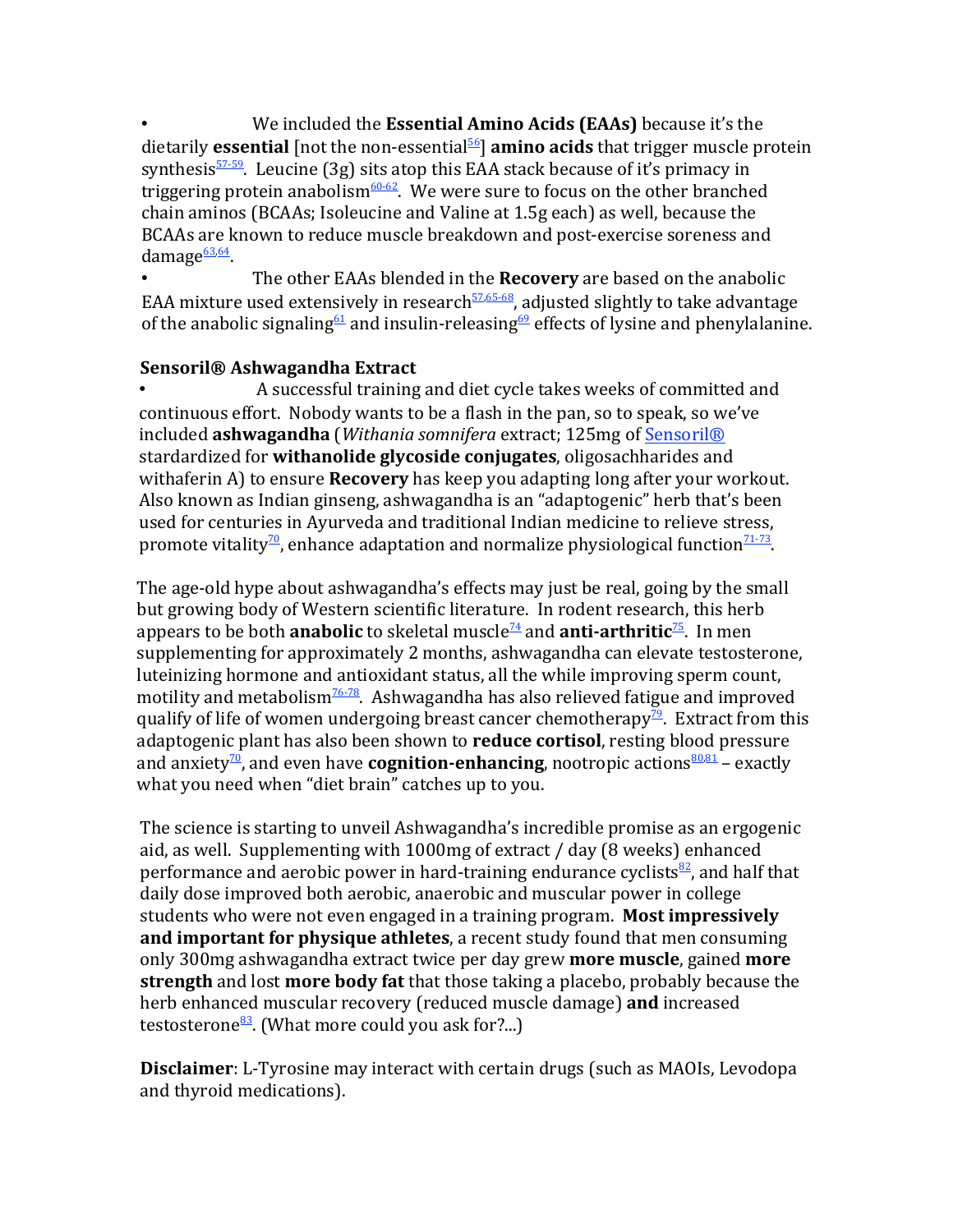These statements have not been evaluated by the Food and Drug Administration. This product is not intended to diagnose, treat, cure, or prevent any disease.

#### **REFERENCES**

- 1. Sawka MN, Burke LM, Eichner ER, Maughan RJ, Montain SJ, Stachenfeld NS. American College of Sports Medicine position stand. Exercise and fluid replacement. *Med Sci Sports Exerc.* 2007;39(2):377-390.
- 2. Maughan RJ, Owen JH, Shirreffs SM, Leiper JB. Post-exercise rehydration in man: effects of electrolyte addition to ingested fluids. *Eur J Appl Physiol Occup Physiol.* 1994;69(3):209-215.
- 3. James LJ, Shirreffs SM. Effect of electrolyte addition to rehydration drinks consumed after severe fluid and energy restriction. *J Strength Cond Res.* 2015;29(2):521-527.
- 4. Leiper JB. Fate of ingested fluids: factors affecting gastric emptying and intestinal absorption of beverages in humans. *Nutr Rev.* 2015;73 Suppl 2:57-72.
- 5. Bird SP, Tarpenning KM, Marino FE. Effects of liquid carbohydrate/essential amino acid ingestion on acute hormonal response during a single bout of resistance exercise in untrained men. *Nutrition.* 2006;22(4):367-375.
- 6. Biolo G, Williams BD, Fleming RY, Wolfe RR. Insulin action on muscle protein kinetics and amino acid transport during recovery after resistance exercise. *Diabetes.* 1999;48(5):949-957.
- 7. Howarth KR, Phillips SM, MacDonald MJ, Richards D, Moreau NA, Gibala MJ. Effect of glycogen availability on human skeletal muscle protein turnover during exercise and recovery. *J Appl Physiol.* 2010;109(2):431-438.
- 8. Borsheim E, Cree MG, Tipton KD, Elliott TA, Aarsland A, Wolfe RR. Effect of carbohydrate intake on net muscle protein synthesis during recovery from resistance exercise. *J Appl Physiol.* 2004;96(2):674 - 678.
- 9. Miller SL, Tipton KD, Chinkes DL, Wolf SE, Wolfe RR. Independent and combined effects of amino acids and glucose after resistance exercise. Med *Sci Sports Exerc.* 2003;35(3):449 - 455.
- 10. Roy BD, Tarnopolsky MA, MacDougall JD, Fowles J, Yarasheski KE. Effect of glucose supplement timing on protein metabolism after resistance training. *Journal of applied physiology (Bethesda, Md.: 1985).* 1997;82(6):1882-1888.
- 11. Bird SP, Tarpenning KM, Marino FE. Liquid carbohydrate/essential amino acid ingestion during a short-term bout of resistance exercise suppresses myofibrillar protein degradation. *Metabolism.* 2006;55(5):570-577.
- 12. Tarpenning KM, Wiswell RA, Hawkins SA, Marcell TJ. Influence of weight training exercise and modification of hormonal response on skeletal muscle growth. *J Sci Med Sport.* 2001;4(4):431-446.
- 13. Bird SP, Tarpenning KM, Marino FE. Independent and combined effects of liquid carbohydrate/essential amino acid ingestion on hormonal and muscular adaptations following resistance training in untrained men. *Eur J Appl Physiol.* 2006;97(2):225-238.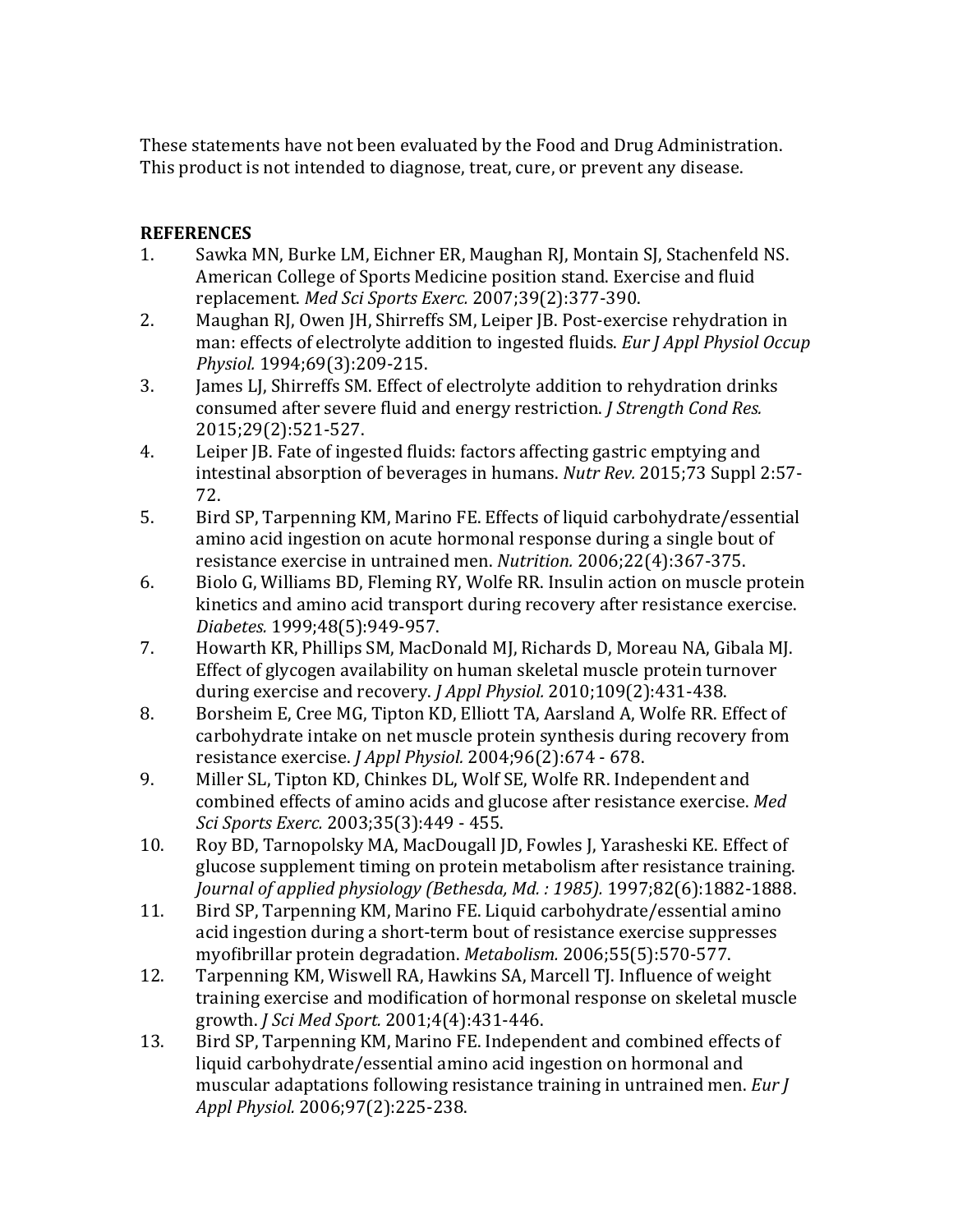- 14. Hamer HM, Wall BT, Kiskini A, et al. Carbohydrate co-ingestion with protein does not further augment post-prandial muscle protein accretion in older men. *Nutr Metab (Lond).* 2013;10.
- 15. Staples AW, Burd NA, West DW, et al. Carbohydrate does not augment exercise-induced protein accretion versus protein alone. *Med Sci Sports Exerc.* 2011;43(7):1154-1161.
- 16. Hulmi JJ, Laakso M, Mero AA, Häkkinen K, Ahtiainen JP, Peltonen H. The effects of whey protein with or without carbohydrates on resistance training adaptations. *Journal of the International Society of Sports Nutrition.* 2015;12(1):48.
- 17. Beelen M, Burke LM, Gibala MJ, van Loon LJ. Nutritional strategies to promote postexercise recovery. *Int J Sport Nutr Exerc Metab.* 2010;20(6):515-532.
- 18. Ivy IL, Ding Z, Hwang H, Cialdella-Kam LC, Morrison PJ. Post exercise carbohydrate-protein supplementation: phosphorylation of muscle proteins involved in glycogen synthesis and protein translation. Amino Acids. 2008;35(1):89-97.
- 19. Witard OC, Cocke TL, Ferrando AA, Wolfe RR, Tipton KD. Increased net muscle protein balance in response to simultaneous and separate ingestion of carbohydrate and essential amino acids following resistance exercise. *Appl Physiol Nutr Metab.* 2014;39(3):329-339.
- 20. Glynn EL, Fry CS, Drummond MJ, et al. Muscle protein breakdown has a minor role in the protein anabolic response to essential amino acid and carbohydrate intake following resistance exercise. Am J Physiol Regul Integr *Comp Physiol.* 2010;299(2):R533 - 540.
- 21. Schuenke MD, Mikat RP, McBride JM. Effect of an acute period of resistance exercise on excess post-exercise oxygen consumption: implications for body mass management. *Eur J Appl Physiol.* 2002;86(5):411-417.
- 22. Paoli A, Moro T, Marcolin G, et al. High-Intensity Interval Resistance Training (HIRT) influences resting energy expenditure and respiratory ratio in nondieting individuals. *Journal of Translational Medicine.* 2012;10:237.
- 23. Zehnder M, Muelli M, Buchli R, Kuehne G, Boutellier U. Further glycogen decrease during early recovery after eccentric exercise despite a high carbohydrate intake. *Eur J Nutr.* 2004;43(3):148-159.
- 24. Rozenek R, Ward P, Long S, Garhammer J. Effects of high-calorie supplements on body composition and muscular strength following resistance training. *J Sports Med Phys Fitness.* 2002;42(3):340-347.
- 25. Witard OC, Jackman SR, Breen L, Smith K, Selby A, Tipton KD. Myofibrillar muscle protein synthesis rates subsequent to a meal in response to increasing doses of whey protein at rest and after resistance exercise. *The American Journal of Clinical Nutrition.* 2014;99(1):86-95.
- 26. Moore DR, Robinson MJ, Fry JL, et al. Ingested protein dose response of muscle and albumin protein synthesis after resistance exercise in young men. *The American journal of clinical nutrition.* 2009;89(1):161-168.
- 27. Symons TB, Sheffield-Moore M, Wolfe RR, Paddon-Jones D. A moderate serving of high-quality protein maximally stimulates skeletal muscle protein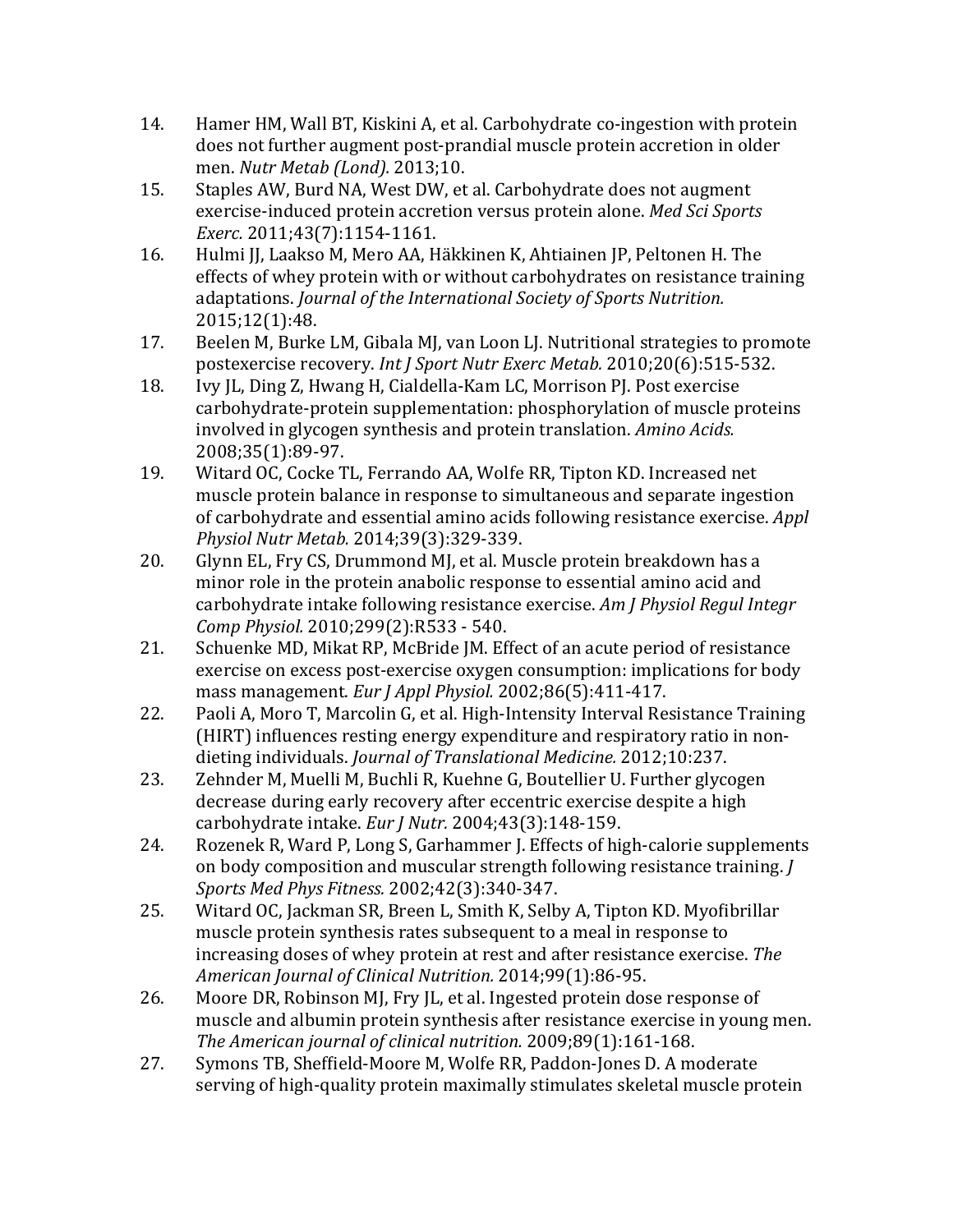synthesis in young and elderly subjects. *J Am Diet Assoc.* 2009;109(9):1582-1586.

- 28. Kim I-Y, Schutzler S, Schrader A, et al. The anabolic response to a meal containing different amounts of protein is not limited by the maximal stimulation of protein synthesis in healthy young adults. *American Journal of Physiology - Endocrinology and Metabolism.* 2015;310(1):E73-E80.
- 29. Deutz NE, Wolfe RR. Is there a maximal anabolic response to protein intake with a meal? *Clin Nutr.* 2013;32(2):309-313.
- 30. Cermak NM, Res PT, de Groot LC, Saris WH, van Loon LJ. Protein supplementation augments the adaptive response of skeletal muscle to resistance-type exercise training: a meta-analysis. Am *J Clin Nutr.* 2012;96(6):1454-1464.
- 31. Schoenfeld BJ, Aragon AA, Krieger JW. The effect of protein timing on muscle strength and hypertrophy: a meta-analysis. *J Int Soc Sports Nutr.* 2013;10(1):53.
- 32. Antonio J, Ellerbroek A, Silver T, et al. A high protein diet  $(3.4 \text{ g/kg}/d)$ combined with a heavy resistance training program improves body composition in healthy trained men and women  $-$  a follow-up investigation. *Journal of the International Society of Sports Nutrition.* 2015;12(1):39.
- 33. Antonio J, Ellerbroek A, Silver T, Vargas L, Peacock C. The effects of a high protein diet on indices of health and body composition - a crossover trial in resistance-trained men. *J Int Soc Sports Nutr.* 2016;13:3.
- 34. Antonio J, Ellerbroek A, Silver T, et al. A High Protein Diet Has No Harmful Effects: A One-Year Crossover Study in Resistance-Trained Males. *Journal of Nutrition and Metabolism.* 2016;2016.
- 35. Takii H, Takii Nagao Y, Kometani T, et al. Fluids containing a highly branched cyclic dextrin influence the gastric emptying rate. *Int J Sports Med.* 2005;26(4):314-319.
- 36. Takii H, Kometani T, Nishimura T, Kuriki T, Fushiki T. A Sports Drink Based on Highly Branched Cyclic Dextrin Generates Few Gastrointestinal Disorders in Untrained Men during Bicycle Exercise. *Food Science and Technology Research.* 2004;10(4):428-431.
- 37. Kim C, Okabe T, Sakurai M, et al. Gastric emptying of a carbohydrateelectrolyte solution in healthy volunteers depends on osmotically active particles. *Journal of Nippon Medical School* = Nippon Ika Daigaku zasshi. 2013;80(5):342-349.
- 38. Nakamura M, Uchida K, Akahane M, Watanabe Y, Ohtomo K, Yamada Y. The effects on gastric emptying and carbohydrate loading of an oral nutritional supplement and an oral rehydration solution: a crossover study with magnetic resonance imaging. *Anesthesia and analgesia*. 2014;118(6):1268-1273.
- 39. Jeukendrup AE. Carbohydrate and exercise performance: the role of multiple transportable carbohydrates. *Curr Opin Clin Nutr Metab Care.* 2010;13(4):452-457.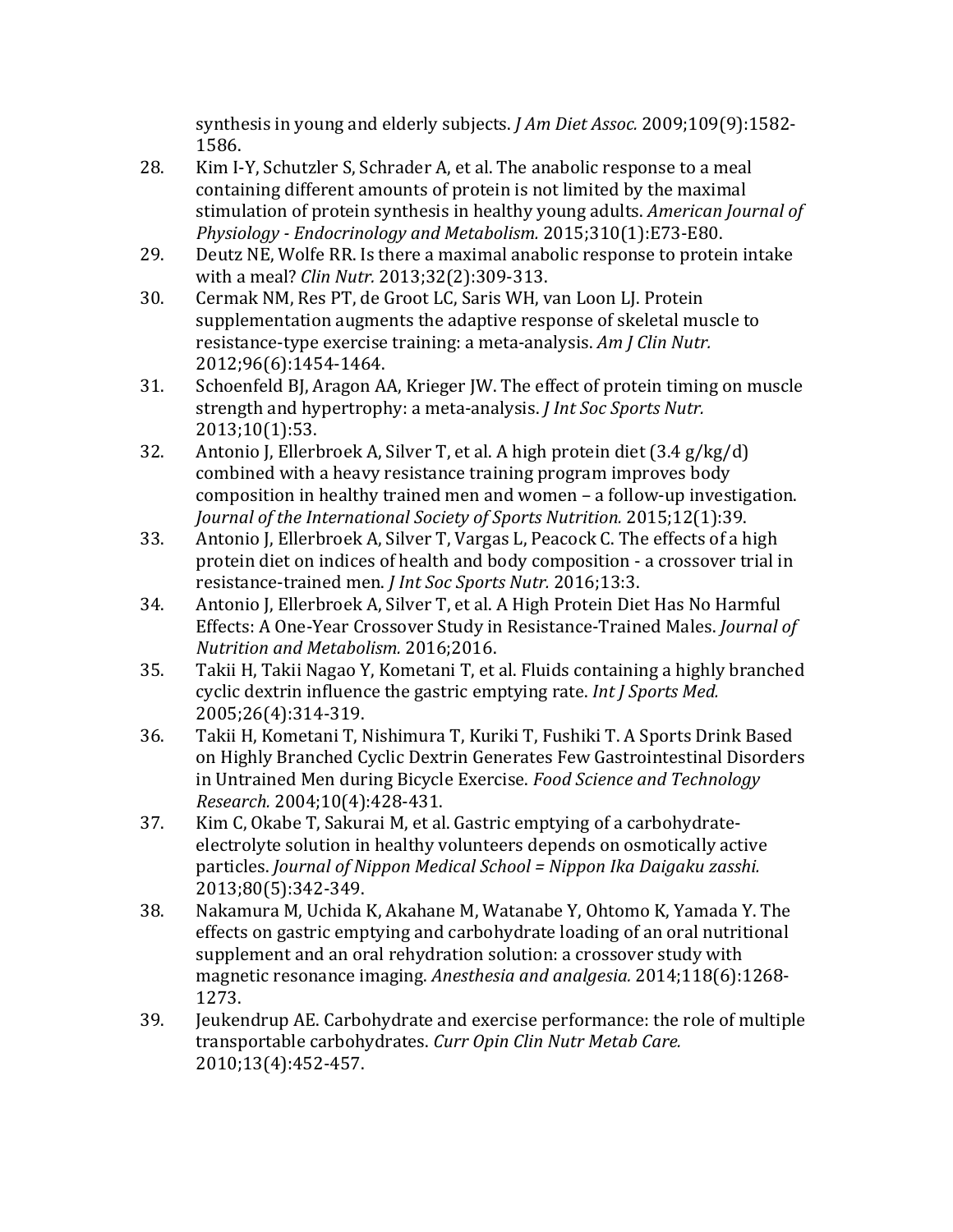- 40. Takii H, Ishihara K, Kometani T, Okada S, Fushiki T. Enhancement of swimming endurance in mice by highly branched cyclic dextrin. *Bioscience*, *biotechnology, and biochemistry.* 1999;63(12):2045-2052.
- 41. Haff GG, Lehmkuhl MJ, McCoy LB, Stone MH. Carbohydrate supplementation and resistance training. *Journal of strength and conditioning research* / *National Strength & Conditioning Association.* 2003;17(1):187-196.
- 42. Haff GG, Schroeder CA, Koch AJ, Kuphal KE, Comeau MJ, Potteiger JA. The effects of supplemental carbohydrate ingestion on intermittent isokinetic leg exercise. The *Journal of sports medicine and physical fitness.* 2001;41(2):216-222.
- 43. Haff GG, Koch AJ, Potteiger JA, et al. Carbohydrate supplementation attenuates muscle glycogen loss during acute bouts of resistance exercise. *Int J Sport Nutr Exerc Metab.* 2000;10.
- 44. Kerksick C, Harvey T, Stout J, et al. International Society of Sports Nutrition position stand: nutrient timing. *J Int Soc Sports Nutr.* 2008;5:17.
- 45. O'Donnell K, Kearsley M. *Sweeteners and sugar alternatives in food technology. 2nd Ed.* John Wiley & Sons; 2012.
- 46. Magnusson I, Ekman L, Wangdahl M, Wahren J. N-acetyl-L-tyrosine and Nacetyl-L-cysteine as tyrosine and cysteine precursors during intravenous infusion in humans. *Metabolism.* 1989;38(10):957-961.
- 47. Hoffer LJ, Sher K, Saboohi F, Bernier P, et al. N-Acetyl-L-Tyrosine as a Tyrosine Source in Adult Parenteral Nutrition. *JPEN, Journal of Parenteral and Enteral Nutrition.* 2003;27(6):419-422.
- 48. Van Goudoever JB, Sulkers EJ, Timmerman M, et al. Amino Acid Solutions for Premature Neonates During the First Week of Life: The Role of N-Acetyl-L-Cysteine and N-Acetyl-L-Tyrosine. *Journal of Parenteral and Enteral Nutrition.* 1994;18(5):404-408.
- 49. Milner JD, Wurtman RJ. Tyrosine availability: a presynaptic factor controlling catecholamine release. Adv Exp Med Biol. 1987;221:211-221.
- 50. Melamed E, Glaeser B, Growdon JH, Wurtman RJ. Plasma tyrosine in normal humans: effects of oral tyrosine and protein-containing meals. *J Neural Transm.* 1980;47(4):299-306.
- 51. Lieberman HR. Tyrosine and Stress: Human and Animal Studies. In: Marriott BM, Institute of Medicine (U.S.). Committee on Military Nutrition Research., eds. Food components to enhance performance : an evaluation of potential *performance-enhancing food components for operational rations*. Washington, D.C.: National Academy Press; 1994:277.
- 52. Avraham Y, Hao S, Mendelson S, Berry EM. Tyrosine improves appetite, cognition, and exercise tolerance in activity anorexia. *Med Sci Sports Exerc.* 2001;33(12):2104-2110.
- 53. Attipoe SMA, Zeno SAMA, Lee CMA, et al. Tyrosine for Mitigating Stress and Enhancing Performance in Healthy Adult Humans, a Rapid Evidence Assessment of the Literature. *Mil Med.* 2015;180(7):754-765.
- 54. Deijen JB, Wienties CJ, Vullinghs HF, Cloin PA, Langefeld JJ. Tyrosine improves cognitive performance and reduces blood pressure in cadets after one week of a combat training course. *Brain research bulletin.* 1999;48(2):203-209.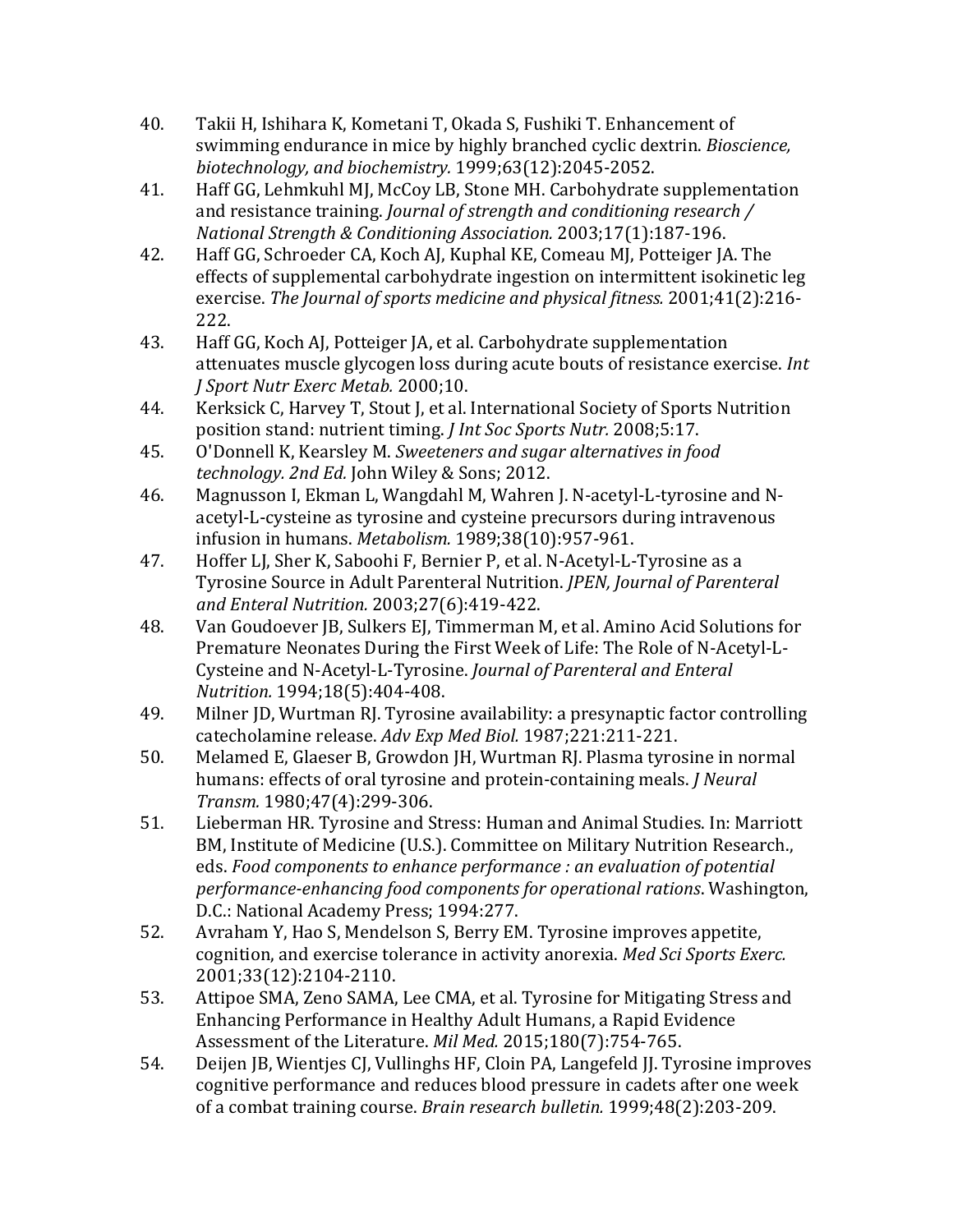- 55. Lieberman HR, Thompson LA, Caruso CM, et al. The catecholamine neurotransmitter precursor tyrosine increases anger during exposure to severe psychological stress. *Psychopharmacology (Berl).* 2015;232(5):943-951.
- 56. Tipton KD, Gurkin BE, Matin S, Wolfe RR. Nonessential amino acids are not necessary to stimulate net muscle protein synthesis in healthy volunteers. *J Nutr Biochem.* 1999;10(2):89-95.
- 57. Borsheim E, Tipton KD, Wolf SE, Wolfe RR. Essential amino acids and muscle protein recovery from resistance exercise. *American journal of physiology. Endocrinology and metabolism.* 2002;283(4):E648-657.
- 58. Volpi E, Kobayashi H, Sheffield-Moore M, Mittendorfer B, Wolfe RR. Essential amino acids are primarily responsible for the amino acid stimulation of muscle protein anabolism in healthy elderly adults. *Am J Clin Nutr.* 2003;78.
- 59. Smith K, Reynolds N, Downie S, Patel A, Rennie MJ. Effects of flooding amino acids on incorporation of labeled amino acids into human muscle protein. Am *J* Physiol. 1998;275(1 Pt 1):E73-78.
- 60. Eriksson S, Hagenfeldt L, Wahren J. A comparison of the effects of intravenous infusion of individual branched-chain amino acids on blood amino acid levels in man. *Clin Sci (Lond)*. 1981;60(1):95-100.
- 61. Atherton PJ, Smith K, Etheridge T, Rankin D, Rennie MJ. Distinct anabolic signalling responses to amino acids in C2C12 skeletal muscle cells. *Amino acids.* 2010;38(5):1533-1539.
- 62. Churchward-Venne TA, Burd NA, Mitchell CJ, et al. Supplementation of a suboptimal protein dose with leucine or essential amino acids: effects on myofibrillar protein synthesis at rest and following resistance exercise in men. The *Journal of physiology.* 2012;590(Pt 11):2751-2765.
- 63. Shimomura Y, Inaguma A, Watanabe S, et al. Branched-chain amino acid supplementation before squat exercise and delayed-onset muscle soreness. International journal of sport nutrition and exercise metabolism. 2010;20(3):236-244.
- 64. Coombes IS, McNaughton LR. Effects of branched-chain amino acid supplementation on serum creatine kinase and lactate dehydrogenase after prolonged exercise. The *Journal of sports medicine and physical fitness.* 2000;40(3):240-246.
- 65. Tipton KD, Borsheim E, Wolf SE, Sanford AP, Wolfe RR. Acute response of net muscle protein balance reflects 24-h balance after exercise and amino acid ingestion. *Am J Physiol Endocrinol Metab.* 2003;284(1):E76-89.
- 66. Tipton KD, Rasmussen BB, Miller SL, et al. Timing of amino acidcarbohydrate ingestion alters anabolic response of muscle to resistance exercise. Am *J Physiol Endocrinol Metab.* 2001;281(2):E197-206.
- 67. Rasmussen BB, Wolfe RR, Volpi E. Oral and intravenously administered amino acids produce similar effects on muscle protein synthesis in the elderly. *J Nutr Health Aging.* 2002;6(6):358-362.
- 68. Rasmussen BB, Tipton KD, Miller SL, Wolf SE, Wolfe RR. An oral essential amino acid-carbohydrate supplement enhances muscle protein anabolism after resistance exercise. *Journal of applied physiology.* 2000;88(2):386-392.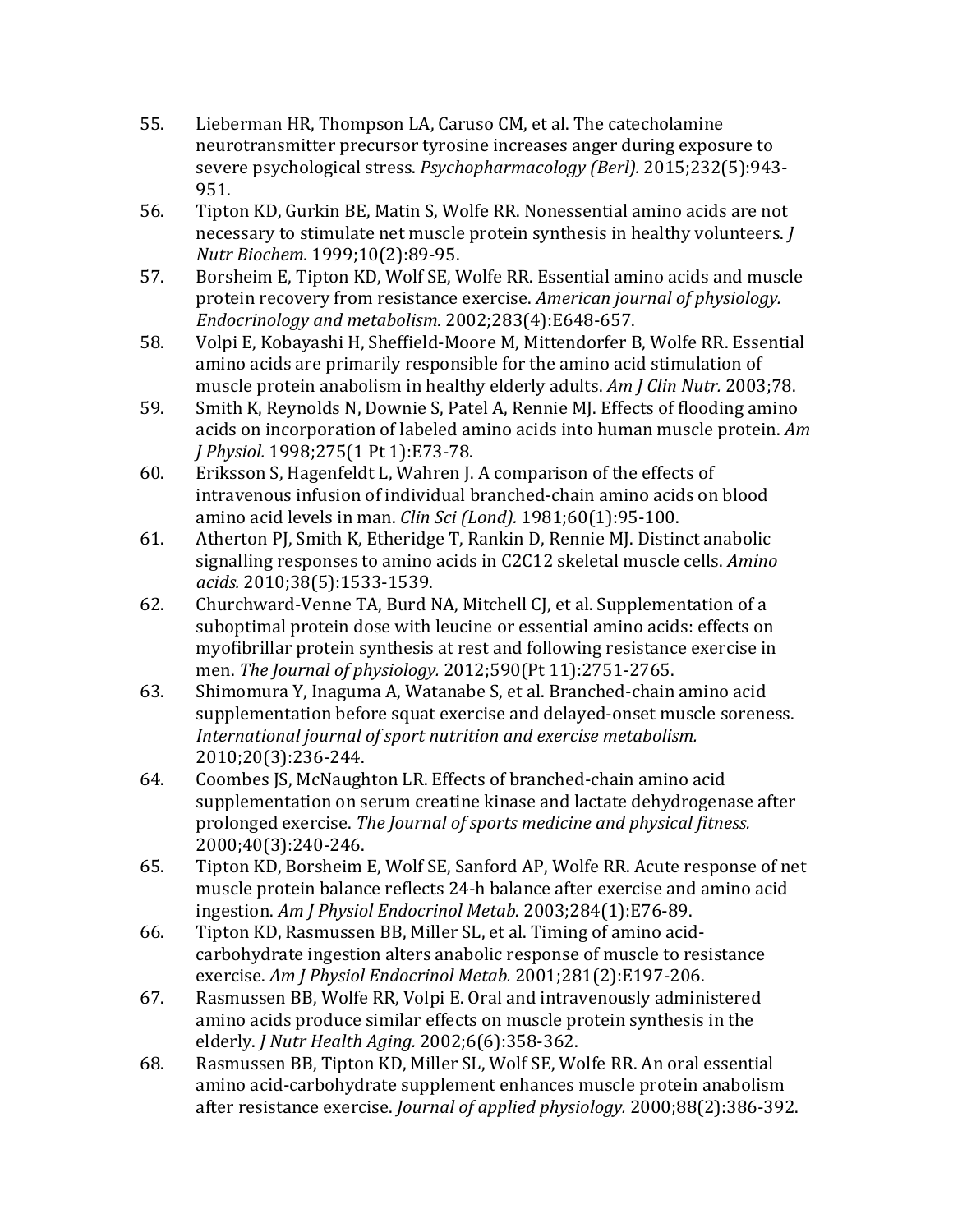- 69. Floyd JC, Jr., Fajans SS, Conn JW, Knopf RF, Rull J. Stimulation of insulin secretion by amino acids. *J Clin Invest.* 1966;45(9):1487-1502.
- 70. Auddy B, Hazra J, Mitra A, Abedon B, Ghosal S. *A Standardized Withania* **Somnifera Extract Significantly Reduces Stress-Related Parameters in** *Chronically Stressed Humans: A Double-Blind, Randomized, Placebo-Controlled Study.* Vol 112008.
- 71. Sudha P, Reni A. 2 Ashwagandha. *Leafy Medicinal Herbs: Botany, Chemistry, Postharvest Technology and Uses.* 2016:19.
- 72. Winters M. Ancient medicine, modern use: Withania somnifera and its potential role in integrative oncology. *Altern Med Rev.* 2006;11(4):269-277.
- 73. Sandhya S, Sushil K. *Withania somnifera: the Indian ginseng ashwagandha.* Central Institute of Medicinal and Aromatic Plants; 1998.
- 74. Grandhi A, Mujumdar AM, Patwardhan B. A comparative pharmacological investigation of Ashwagandha and Ginseng. *J Ethnopharmacol.* 1994;44(3):131-135.
- 75. Rasool M, Varalakshmi P. Protective effect of Withania somnifera root powder in relation to lipid peroxidation, antioxidant status, glycoproteins and bone collagen on adjuvant-induced arthritis in rats. *Fundam Clin Pharmacol.* 2007;21(2):157-164.
- 76. Ahmad MK, Mahdi AA, Shukla KK, et al. Withania somnifera improves semen quality by regulating reproductive hormone levels and oxidative stress in seminal plasma of infertile males. *Fertil Steril.* 2010:94(3):989-996.
- 77. Gupta A, Mahdi AA, Shukla KK, et al. Efficacy of Withania somnifera on seminal plasma metabolites of infertile males: a proton NMR study at 800 MHz. *J Ethnopharmacol.* 2013;149(1):208-214.
- 78. Ambiye VR, Langade D, Dongre S, Aptikar P, Kulkarni M, Dongre A. Clinical evaluation of the spermatogenic activity of the root extract of Ashwagandha (Withania somnifera) in oligospermic males: a pilot study. *Evidence-Based Complementary and Alternative Medicine.* 2013;2013.
- 79. Biswal BM, Sulaiman SA, Ismail HC, Zakaria H, Musa KI. Effect of Withania somnifera (Ashwagandha) on the development of chemotherapy-induced fatigue and quality of life in breast cancer patients. *Integr Cancer Ther.* 2013;12(4):312-322.
- 80. Shivamurthy S, Manchukonda RS, Ramadas D. Evaluation of learning and memory enhancing activities of protein extract of Withania somnifera (Ashwagandha) in Wistar albino rats. *International Journal of Basic & Clinical Pharmacology.* 2016;5(2):453-457.
- 81. Wadhwa R, Konar A, Kaul SC. Nootropic potential of Ashwagandha leaves: Beyond traditional root extracts. *Neurochemistry international.* 2016;95:109-118.
- 82. Shenoy S, Chaskar U, Sandhu JS, Paadhi MM. Effects of eight-week supplementation of Ashwagandha on cardiorespiratory endurance in elite Indian cyclists. *Journal of Ayurveda and Integrative Medicine*. 2012;3(4):209-214.
- 83. Wankhede S, Langade D, Joshi K, Sinha SR, Bhattacharyya S. Examining the effect of Withania somnifera supplementation on muscle strength and